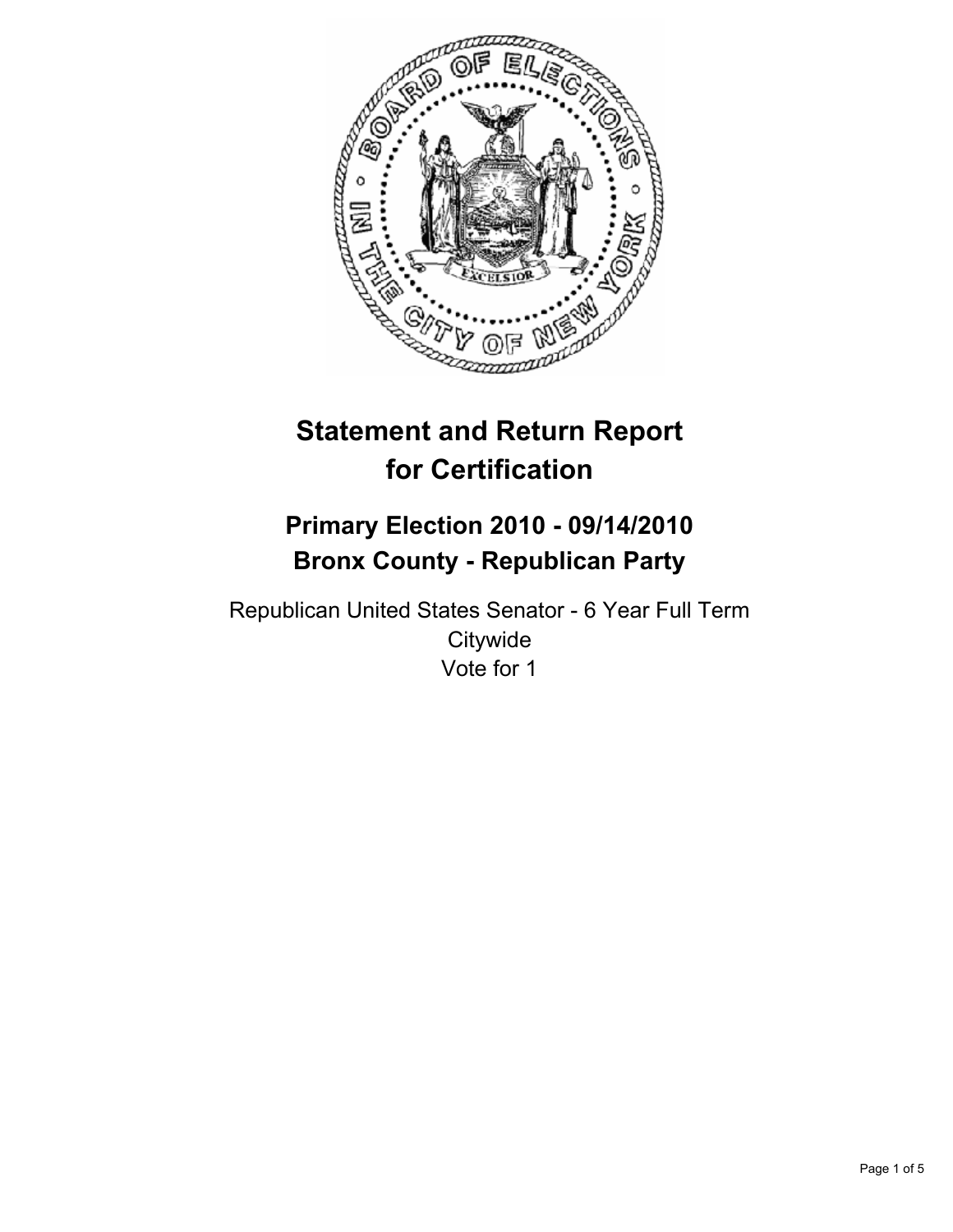

## **Assembly District 76**

| <b>PUBLIC COUNTER</b> | 129 |
|-----------------------|-----|
| <b>EMERGENCY</b>      |     |
| ABSENTEE/MILITARY     |     |
| <b>FEDERAL</b>        |     |
| <b>AFFIDAVIT</b>      |     |
| <b>GARY BERNTSEN</b>  | 54  |
| <b>JAY TOWNSEND</b>   | 68  |
| JESUS (WRITE-IN)      |     |
| <b>Total Votes</b>    | 123 |

#### **Assembly District 77**

| <b>Total Votes</b>   | 41 |
|----------------------|----|
| <b>JAY TOWNSEND</b>  | 23 |
| <b>GARY BERNTSEN</b> | 18 |
| <b>AFFIDAVIT</b>     |    |
| <b>FEDERAL</b>       | 3  |
| ABSENTEE/MILITARY    | 4  |
| <b>EMERGENCY</b>     | 0  |
| PUBLIC COUNTER       | 42 |

#### **Assembly District 78**

| PUBLIC COUNTER       | 137 |
|----------------------|-----|
| <b>EMERGENCY</b>     | 0   |
| ABSENTEE/MILITARY    | 3   |
| <b>FEDERAL</b>       |     |
| <b>AFFIDAVIT</b>     |     |
| <b>GARY BERNTSEN</b> | 47  |
| <b>JAY TOWNSEND</b>  | 69  |
| MR. BROWN (WRITE-IN) |     |
| <b>Total Votes</b>   | 117 |

#### **Assembly District 79**

| <b>Total Votes</b>   | 55 |
|----------------------|----|
| <b>JAY TOWNSEND</b>  | 34 |
| <b>GARY BERNTSEN</b> | 21 |
| <b>AFFIDAVIT</b>     |    |
| <b>FEDERAL</b>       |    |
| ABSENTEE/MILITARY    | 8  |
| <b>EMERGENCY</b>     | 0  |
| PUBLIC COUNTER       | 61 |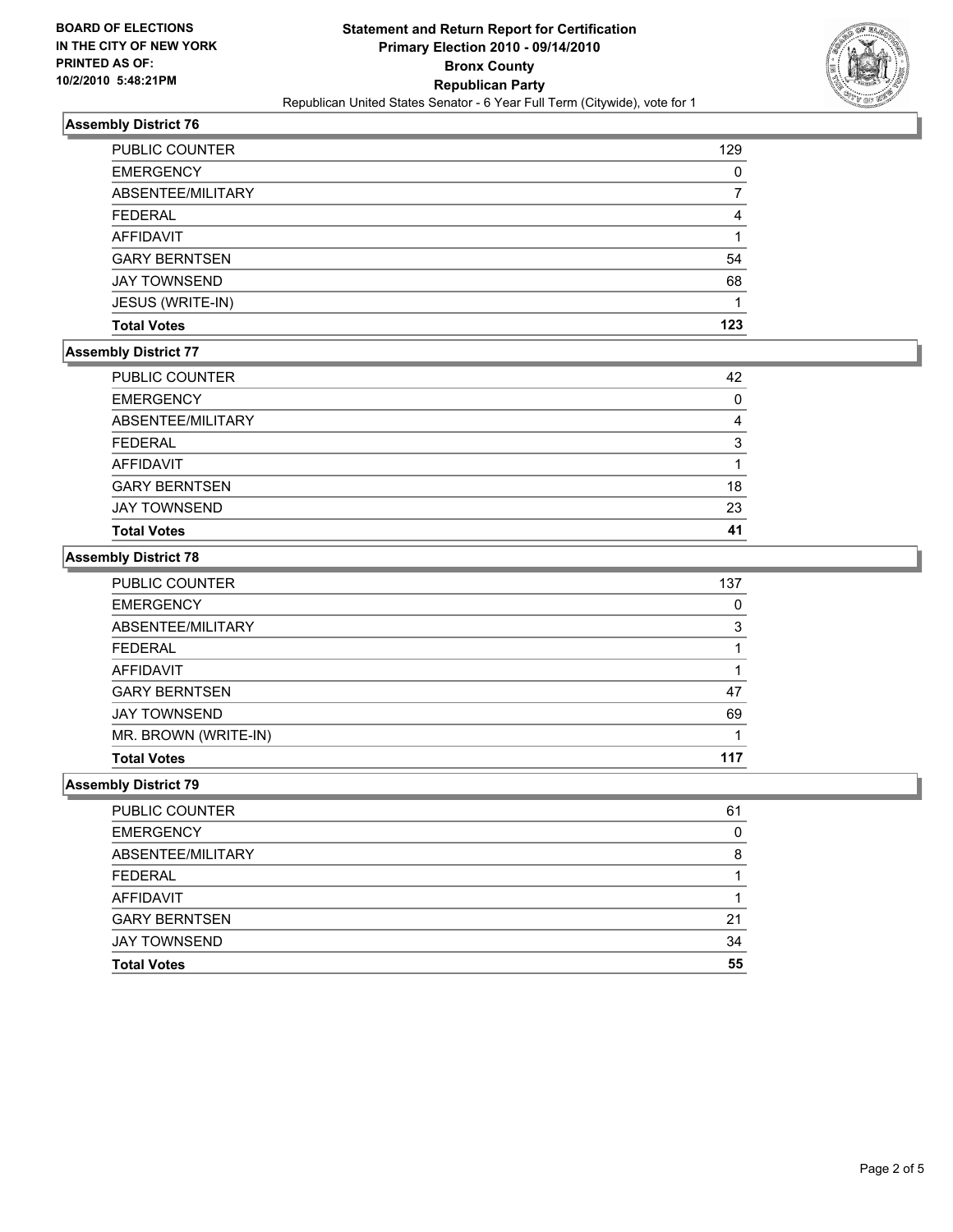

## **Assembly District 80**

| <b>PUBLIC COUNTER</b>    | 500 |
|--------------------------|-----|
| <b>EMERGENCY</b>         | 0   |
| ABSENTEE/MILITARY        | 56  |
| <b>FEDERAL</b>           | 1   |
| <b>AFFIDAVIT</b>         | 8   |
| <b>GARY BERNTSEN</b>     | 198 |
| <b>JAY TOWNSEND</b>      | 265 |
| DAVID MALPOSS (WRITE-IN) |     |
| J. VACCA (WRITE-IN)      |     |
| JEFF KLEIN (WRITE-IN)    |     |
| RICK LAZIO (WRITE-IN)    | 1   |
| <b>Total Votes</b>       | 467 |

#### **Assembly District 81**

| <b>Total Votes</b>               | 611          |
|----------------------------------|--------------|
| <b>WARREN REDLICK (WRITE-IN)</b> | 1            |
| RANOYE F. BERNFELD (WRITE-IN)    |              |
| PETER KING (WRITE-IN)            | 1            |
| MICK E. MOSS (WRITE-IN)          | 1            |
| COFFEY (WRITE-IN)                | 1            |
| <b>BRIDGET LISCAS (WRITE-IN)</b> | $\mathbf{1}$ |
| AARON MINOR (WRITE-IN)           | 1            |
| <b>JAY TOWNSEND</b>              | 338          |
| <b>GARY BERNTSEN</b>             | 266          |
| <b>AFFIDAVIT</b>                 | 5            |
| <b>FEDERAL</b>                   | 11           |
| ABSENTEE/MILITARY                | 54           |
| <b>EMERGENCY</b>                 | 7            |
| PUBLIC COUNTER                   | 750          |

## **Assembly District 82**

| <b>PUBLIC COUNTER</b>          | 919 |
|--------------------------------|-----|
| <b>EMERGENCY</b>               |     |
| ABSENTEE/MILITARY              | 57  |
| <b>FEDERAL</b>                 | 2   |
| <b>AFFIDAVIT</b>               | 4   |
| <b>GARY BERNTSEN</b>           | 327 |
| <b>JAY TOWNSEND</b>            | 401 |
| <b>GAY MARRIAGE (WRITE-IN)</b> |     |
| JOE DI AGURDI (WRITE-IN)       |     |
| JONATHAN TASINI (WRITE-IN)     | 1   |
| RUDY GIULANI (WRITE-IN)        | 1   |
| SCHNEIDERMAN (WRITE-IN)        |     |
| <b>Total Votes</b>             | 733 |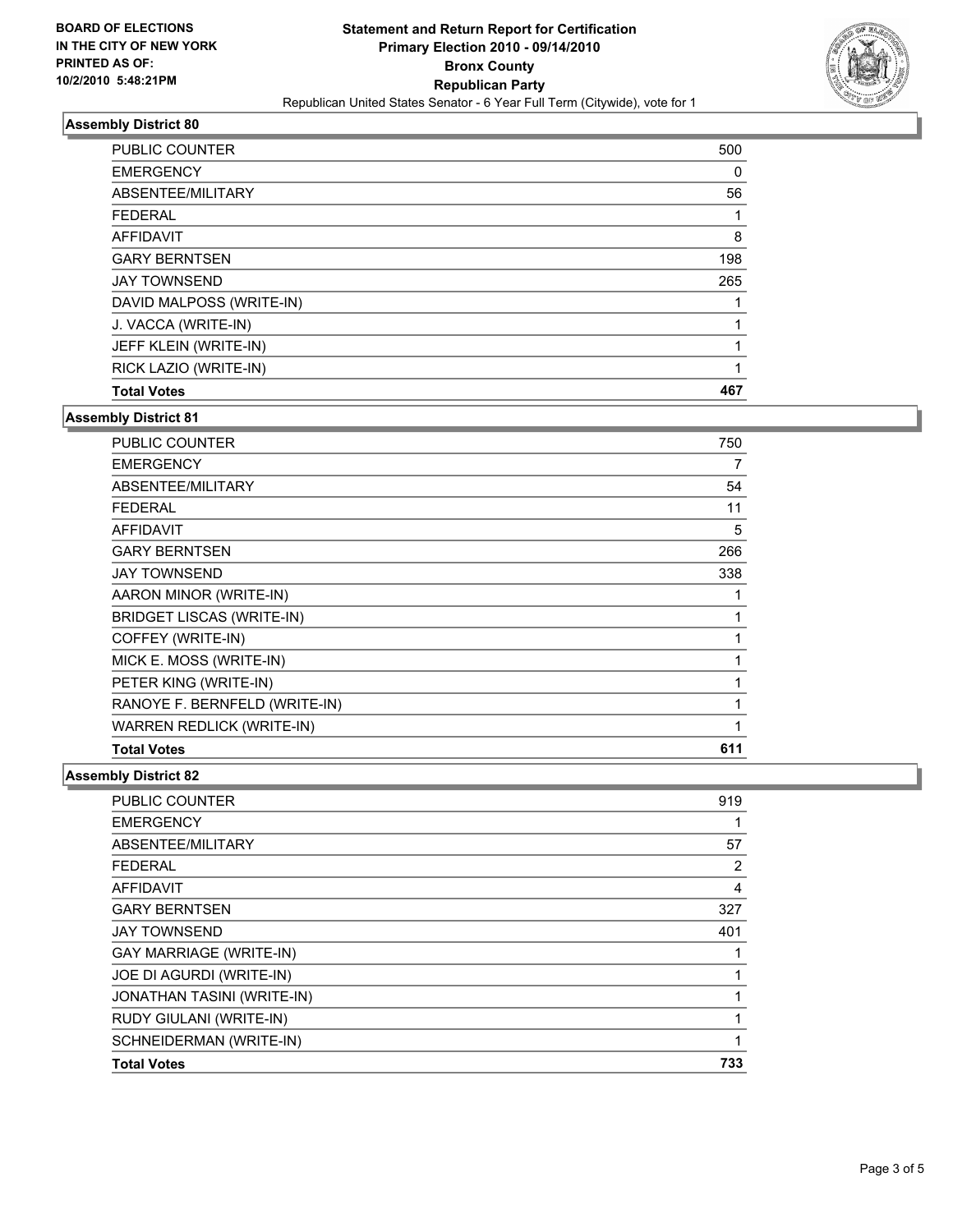

## **Assembly District 83**

| <b>Total Votes</b>            | 100 |
|-------------------------------|-----|
| ROSEMARIE MOROESTE (WRITE-IN) |     |
| <b>JAY TOWNSEND</b>           | 61  |
| <b>GARY BERNTSEN</b>          | 38  |
| AFFIDAVIT                     | 0   |
| <b>FEDERAL</b>                |     |
| ABSENTEE/MILITARY             | 14  |
| <b>EMERGENCY</b>              | 0   |
| <b>PUBLIC COUNTER</b>         | 178 |

## **Assembly District 84**

| <b>PUBLIC COUNTER</b>      | 98 |
|----------------------------|----|
| <b>EMERGENCY</b>           | 0  |
| ABSENTEE/MILITARY          | 4  |
| <b>FEDERAL</b>             | 0  |
| AFFIDAVIT                  | 3  |
| <b>GARY BERNTSEN</b>       | 38 |
| <b>JAY TOWNSEND</b>        | 40 |
| ROSALINE NEIVES (WRITE-IN) |    |
| ROSALINE NEVIES (WRITE-IN) |    |
| <b>Total Votes</b>         | 80 |
|                            |    |

## **Assembly District 85**

| <b>PUBLIC COUNTER</b>   | 115 |
|-------------------------|-----|
| <b>EMERGENCY</b>        | 0   |
| ABSENTEE/MILITARY       | 8   |
| FEDERAL                 | 0   |
| AFFIDAVIT               | 0   |
| <b>GARY BERNTSEN</b>    | 25  |
| <b>JAY TOWNSEND</b>     | 29  |
| JAY TOWNSEND (WRITE-IN) |     |
| <b>Total Votes</b>      | 55  |

#### **Assembly District 86**

| <b>PUBLIC COUNTER</b> | 47 |
|-----------------------|----|
| <b>EMERGENCY</b>      | 0  |
| ABSENTEE/MILITARY     | 8  |
| <b>FEDERAL</b>        | O  |
| <b>AFFIDAVIT</b>      |    |
| <b>GARY BERNTSEN</b>  | 24 |
| <b>JAY TOWNSEND</b>   | 25 |
| <b>Total Votes</b>    | 49 |